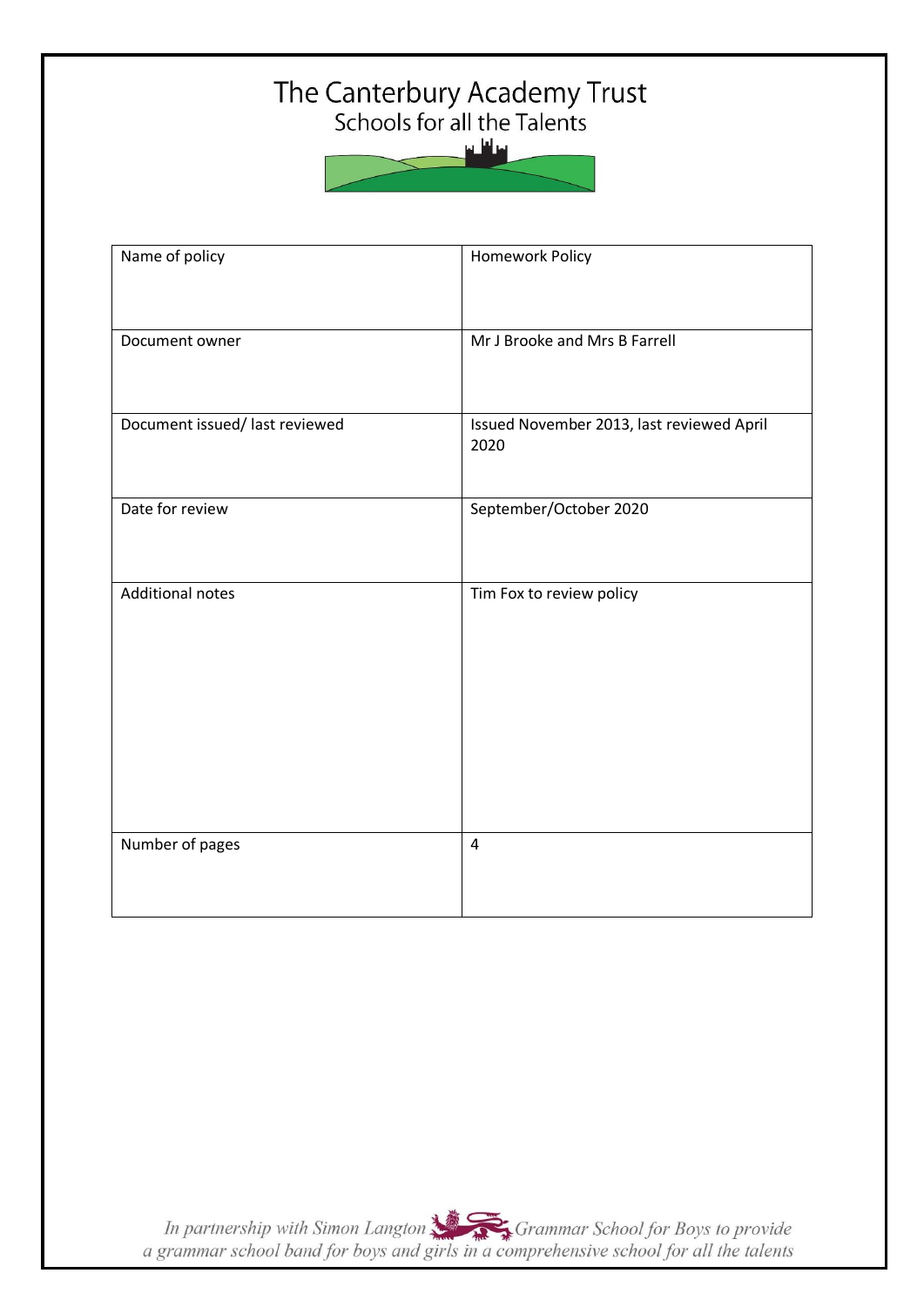## **The Canterbury Academy Trust**

The Canterbury Academy Trust recognises the importance of assigning meaningful and quality Homework to students. Research indicates that schools in which Homework is routinely assigned and assessed tend to have more highly achieving students. Homework fosters student achievement, independence, and responsibility and serves as a vital link between school and home.

## **The Canterbury Primary School**

#### **The Canterbury Primary School will aim to:**

- Ensure that parents are clear about what their child is expected to do
- Ensure consistency of approach throughout the school
- Use homework as a tool to help continue to raise standards of attainment
- Improve the quality of the learning experience offered to students and to extend it beyond the classroom environment
- Provide opportunities for parents, children and the school to work together in partnership in relation to children's learning
- Encourage students and their parents to share and enjoy learning experiences
- Reinforce work covered in class by providing further opportunities for individual learning
- Practice or consolidate basic skills and knowledge, especially in numeracy And literacy
- Encourage children to develop the responsibility, confidence and self-discipline needed to study independently

Within the primary phase, topic themed homework is set in the first week of every term. It consists of a variety of curriculum based activities which will support and develop the students' understanding of the current class topic.

Students are given their homework in the form of a list of activities from which to choose to complete throughout the term. It is expected that at least one activity from the list is carried out each week, with literacy and numeracy based tasks underpinning everything they do.

Key Stage 2 will be given additional weekly homework, which will also be related to either their topic or current class work.

Every Friday the children will have the opportunity to share their completed homework with their class. At the end of each term, students' homework is marked, assessed and celebrated. Dojo points are awarded for completed work, and for great effort and points on Sims are allocated. The end of year report will recognise the regular completion and high level of homework produced.

The school celebrates homework from across the school with displays throughout the school.

#### Page **1** of **4**

**Note: Referrals to pupils/students/child within the policy covers all young people within our care this may on occasions include students from other schools and in the community**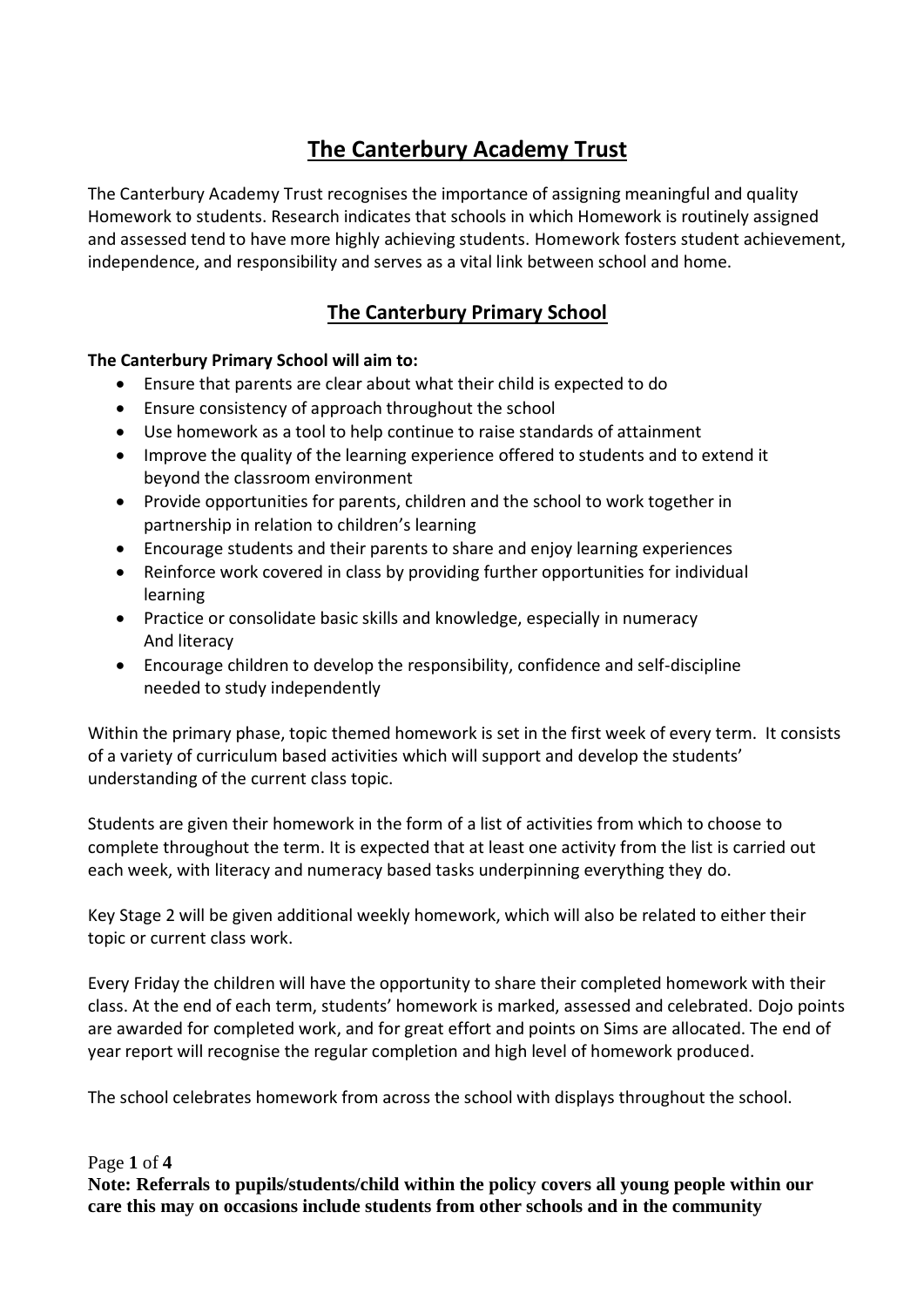## **The Canterbury Academy**

The Canterbury Academy is dedicated to providing all students with meaningful and quality homework.

In Years 7, 8 and 9, homework is compulsory in maths, English, science, humanities and MFL. In foundation subjects it is accepted that the time spent and effort involved in participating in clubs, teams, rehearsals and events will be regarded as the equivalent of homework. Additional 'Love of Learning' homework, designed to foster the students' curiosity, is available for all subjects. In Years 10 and 11 homework is compulsory in all subjects and is designed to help your child progress and give them experience of examination style questions.

Tasks include:

- Repetition of classroom based concepts to consolidate learning
- Investigative and research/project based tasks
- Communication/ICT/essay type questions
- Examination questions
- Rehearsals/skills practise
- Assignment completion to a deadline
- Any other subject specific tasks
- Learning off by heart
- High order learning summative pieces to allow skills practise and extended writing

As a school, all teachers use Show My Homework for the setting of homework in each key stage. This allows teachers, students and parents to have a clear understanding of what homework the student has to do and when this is due in. By using Show My Homework, teachers remove barriers to homework for students and also allow parents to help their child. For each piece of homework set, the student will receive three push notifications: one when it is set, one the night before it is due in and one the morning that it is due in. Teachers will routinely use Show My Homework to set homework and also mark submission of homework.

We trust that parents will support the homework policy and provide a suitable environment for working, reminding students that this is their responsibility and that you will guide and assist when unusual difficulties arise.

As a secondary School we will:

- Ensure that staff set homework that is written in the student's planner with the due date
- Reinforce principles, skills, concepts, and information taught in each subject area
- Provide meaningful and appropriate homework that is matched to students' abilities
- Support creative, logical, critical and analytical thinking
- Foster self-discipline, self-motivation and time management
- Provide a homework club every lunchtime and afterschool in our Learning Resource Centre. (Please also see section on Homework Support)
- Ensure that homework is planned for in the SOW

#### Page **2** of **4**

**Note: Referrals to pupils/students/child within the policy covers all young people within our care this may on occasions include students from other schools and in the community**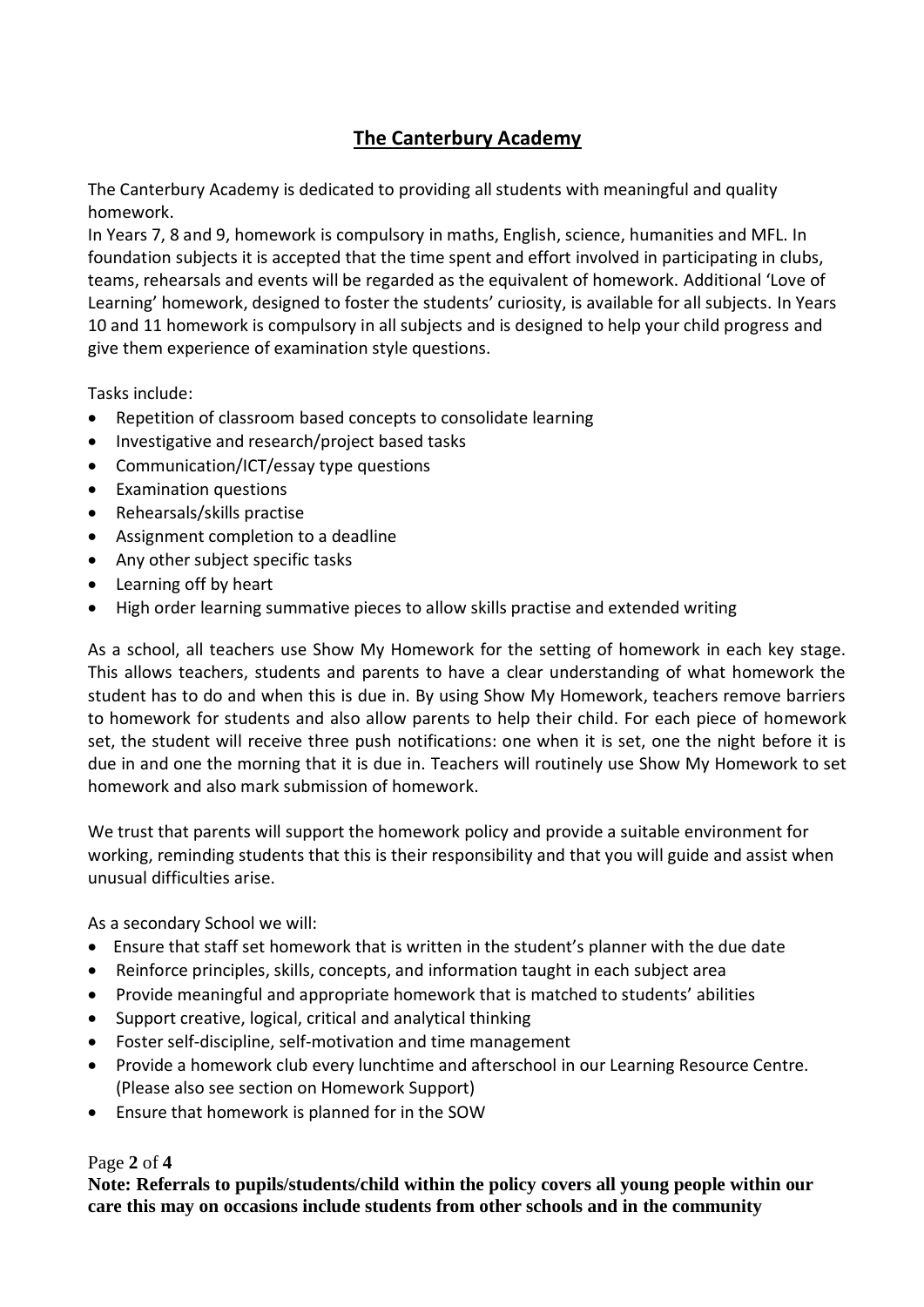## **Homework Nights**

Parents and students are guided on homework completion with the table below:

| Monday  | Tuesday | Wednesday  | Thursday | Friday            |
|---------|---------|------------|----------|-------------------|
| English | Maths   | Humanities | Science  | MFL and all other |
|         |         |            |          | subjects          |

| Subject                   | Director of<br>Teaching & | Subjects               | <b>Contact Details</b>            |
|---------------------------|---------------------------|------------------------|-----------------------------------|
|                           | Learning                  |                        |                                   |
| English                   | Mrs M                     | English Language       | mwhibley@canterbury.kent.sch.uk   |
|                           | Whibley                   | English Literature     |                                   |
| Maths                     | Mr C Small                | Maths                  | maths@canterbury.kent.sch.uk      |
|                           | Mrs J                     | <b>Statistics</b>      |                                   |
|                           | Francis/Mrs L             |                        |                                   |
|                           | <b>Ellis</b>              |                        |                                   |
| Science                   | Dr J Hitchcock            | <b>Biology</b>         | jhitchcock@canterbury.kent.sch.uk |
|                           |                           | Chemistry              |                                   |
|                           |                           | Physics                |                                   |
| Humanities &              | Mrs C Horii               | History                | chorii@canterbury.kent.sch.uk     |
| <b>MFL</b>                |                           | Geography              |                                   |
|                           |                           | <b>RE</b>              |                                   |
|                           |                           | <b>MFL</b>             |                                   |
| <b>PE</b>                 | Ms R Standing             | <b>BTEC Sport</b>      | rstanding@canterbury.kent.sch.uk  |
|                           |                           | <b>GCSE PE</b>         |                                   |
| Performing Arts           | Mrs L Caroleo             | Music                  | lcaroleo@canterbury.kent.sch.uk   |
|                           |                           | Drama                  |                                   |
|                           |                           | Dance                  |                                   |
|                           |                           | Musical theatre        |                                   |
|                           |                           | Performing Arts        |                                   |
|                           |                           |                        |                                   |
| <b>Practical Learning</b> | Mrs V Holman              | Health & Child         | vholman@canterbury.kent.sch.uk    |
|                           |                           | <b>Studies</b>         |                                   |
|                           |                           | Construction           |                                   |
|                           |                           | Hair & Beauty          |                                   |
|                           |                           | Chefs' High            |                                   |
|                           |                           | School                 |                                   |
|                           |                           | Art                    |                                   |
|                           |                           | Media                  |                                   |
|                           |                           | Photography            |                                   |
| Vocation and              | Mrs S Osborne             | ICT                    | sosborne@canterbury.kent.sch.uk   |
| Society                   |                           | <b>Business</b>        |                                   |
|                           |                           | <b>Social Sciences</b> |                                   |

Page **3** of **4**

**Note: Referrals to pupils/students/child within the policy covers all young people within our care this may on occasions include students from other schools and in the community**